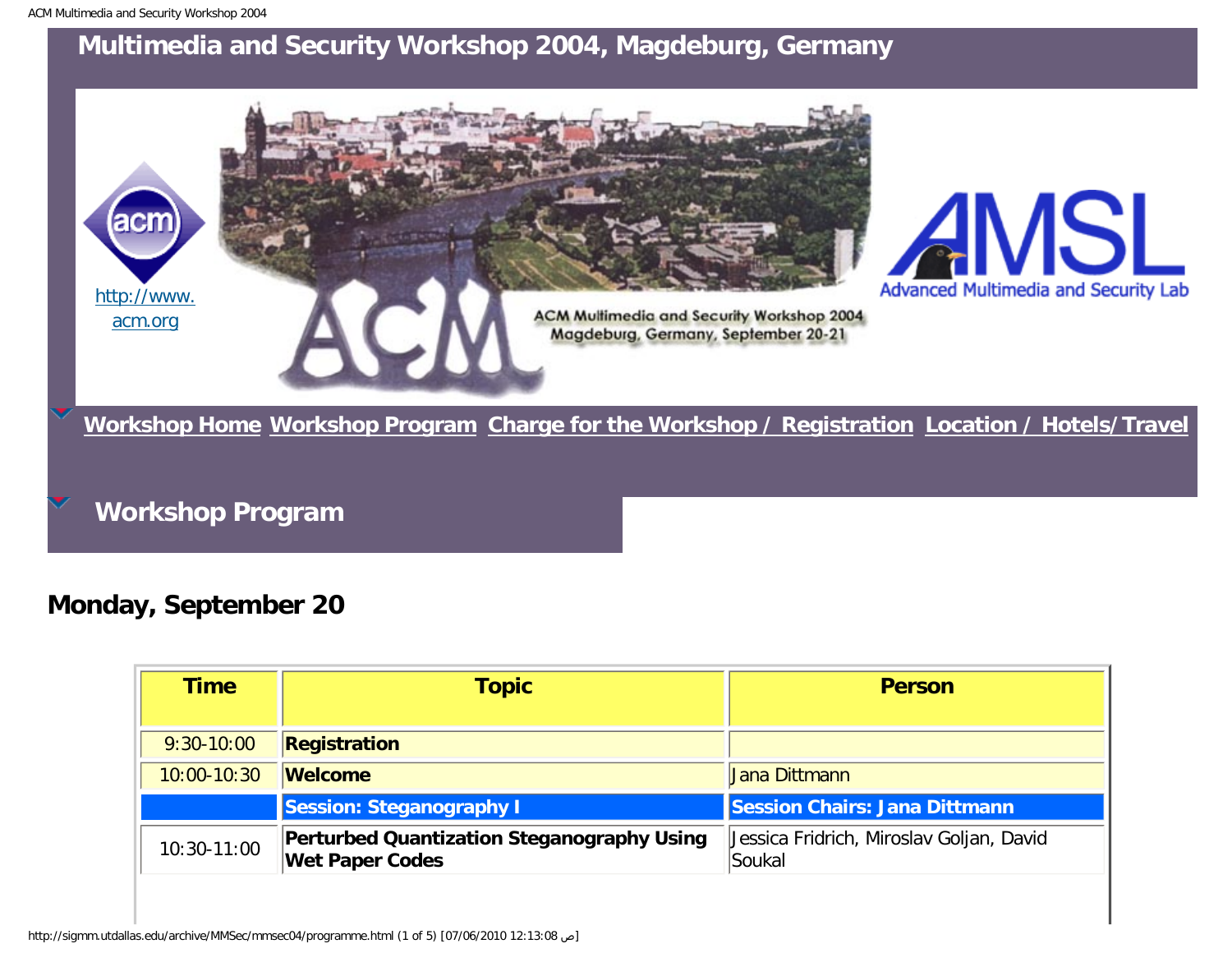| 11:00-11:30 | A Hierarchical Protocol for Increasing the<br><b>Stealthiness of Steganographic Methods</b>                                        | Mercan Topkara, Umut Topkara, Mikhail J.<br>Atallah, Cuneyt Taskiran, Eugene Lin,<br>Edward J. Delp |
|-------------|------------------------------------------------------------------------------------------------------------------------------------|-----------------------------------------------------------------------------------------------------|
| 11:30-12:00 | <b>Statistical Characterisation of MP3 Encoders</b><br>for Steganalysis                                                            | Rainer Boehme, Andreas Westfeld                                                                     |
| 12:00-13:00 | <b>Lunch Break</b>                                                                                                                 |                                                                                                     |
|             | <b>Session: Attack and Evaluation</b>                                                                                              | <b>Session Chairs: Andreas Lang</b>                                                                 |
| 13:00-13:30 | Quantization-based watermarking<br>performance improvement using host<br>statistics: AWGN attack case                              | Oleksiy Koval, Sviatoslav Voloshynovskiy,<br>Fernando Perez-Gonzalez, Frederic<br>Deguillame        |
| 13:30-14:00 | An Improved Attack Analysis on A Public-Key<br><b>Spread Spectrum Watermarking</b>                                                 | Mustafa Kesal, M. Kivanc Mihcak,<br>Ramarathnam Venkatesan                                          |
| 14:00-14:30 | Overcoming the obstacles of Zero-Knowledge<br><b>Watermark Detection</b>                                                           | Andre Adelsbach, Markus Rohe, Ahmad-<br>Reza Sadeghi                                                |
| 14:30-15:00 | <b>Coffee break</b>                                                                                                                |                                                                                                     |
|             | <b>Session: Steganography II</b>                                                                                                   | <b>Session Chairs: Jessica Fridrich</b>                                                             |
| 15:00-15:20 | <b>Adaptive Steganography Based on Dithering</b>                                                                                   | Elke Franz, Antje Schneidewind                                                                      |
| 15:20-15:40 | <b>Hidden Markov Models and Steganalysis</b>                                                                                       | Maxim Sidorov                                                                                       |
| 15:40-16:00 | Data Hiding on 3D Polygonal Meshes (old:<br><b>Efficient Steganography Based on Three-</b><br><b>Dimensional Polygonal Meshes)</b> | Y. Maret, T. Ebrahimi                                                                               |
| 16:00-16:20 | <b>Improving LSB Steganalysis using marginal</b><br>and joint probabilistic distributions                                          | Roue Benoit, Patrick Bas, Jean-Marc<br>Chassery                                                     |
| 16:20-16:40 | <b>Coffee break</b>                                                                                                                |                                                                                                     |
|             | <b>Session: Security</b>                                                                                                           | <b>Session Chairs: Ahmet Eskicioglu</b>                                                             |
| 16:40-17:00 | A Geometric-Resilient Image Hashing System<br>and Its Application Scalability                                                      | Chao-Yong Hsu, Chun-Shien Lu, C. Chun-<br>Shien Lu L                                                |
| 17:00-17:20 | <b>Privacy Protection for Signed Media Files - A</b><br>Separation-of-Duty Approach to the<br>Lightweight DRM (LWDRM) System       | Radiger Grimm, Patrick Aichroth                                                                     |
| 17:20-17:40 | Are parameterised biorthogonal wavelet<br>filters suited (better) for selective encryption?                                        | Andreas Uhl, Andreas Pommer                                                                         |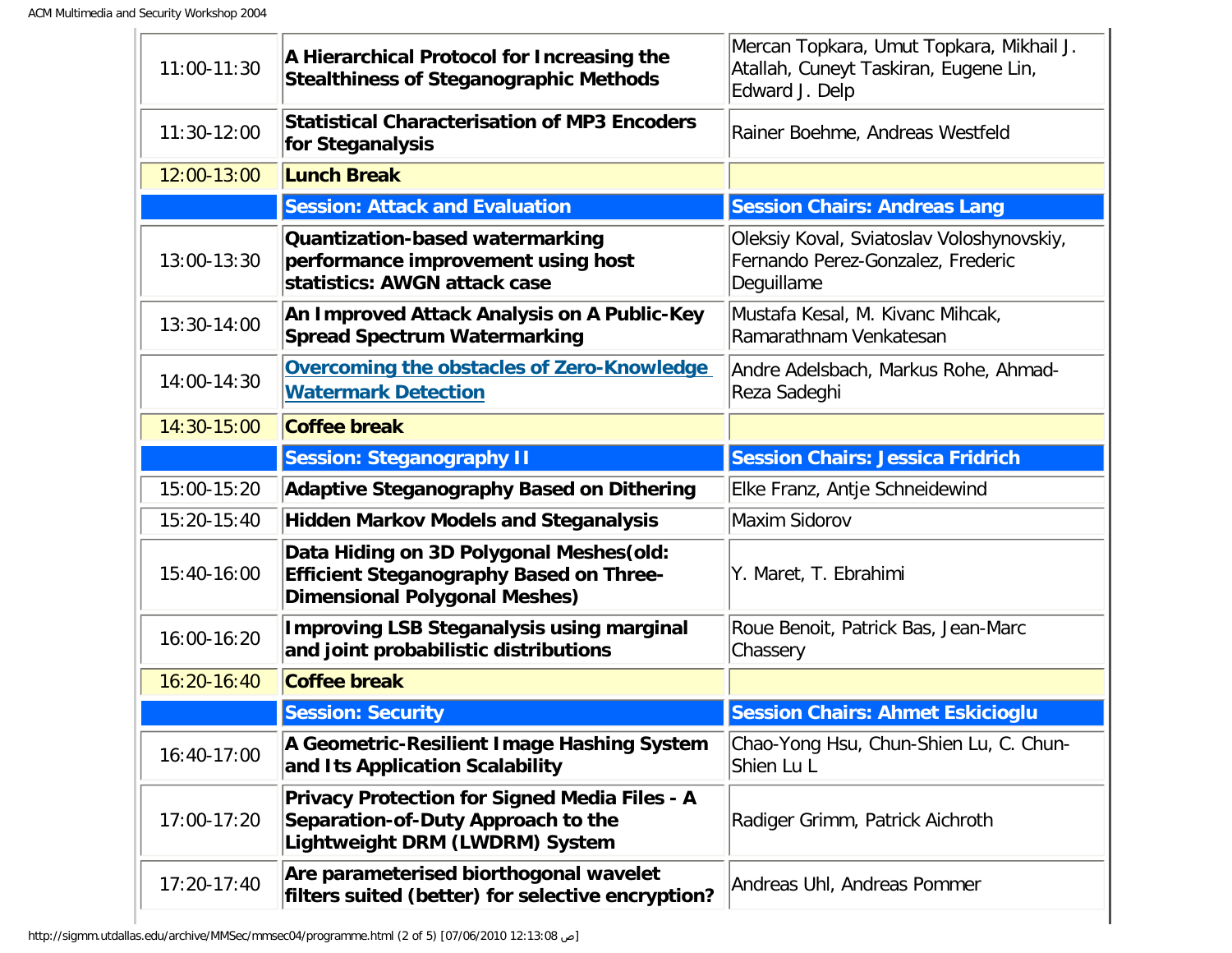| 17:40-18:00          | <b>Key-Assignment Strategies for CPPM</b>           | Andre Adelsbach, Joerg Schwenk |
|----------------------|-----------------------------------------------------|--------------------------------|
| $19:00$ -open<br>end | <b>Social Programme</b>                             |                                |
| 19:00-19:45          | Visit to Magdeburg Cathedral incl. guided tour.     |                                |
|                      | 20:00-open end Diner at the Buttergasse Restaurant. |                                |

## **Tuesday, September 21**

| <b>Time</b>    | <b>Topic</b>                                                                                                                       | <b>Person</b>                                            |
|----------------|------------------------------------------------------------------------------------------------------------------------------------|----------------------------------------------------------|
| 8:30-9:00      | <b>Coffee</b>                                                                                                                      |                                                          |
| $9:00 - 10:00$ | Keynotes: Multimedia Security: The 22nd<br><b>Century Approach!</b>                                                                | Edward Delp                                              |
|                | <b>Session: Watermarking Algorithms</b>                                                                                            | <b>Session Chairs: Claus Vielhauer</b>                   |
| 10:00-10:30    | Informed detection of audio watermark for<br>resolving playback speed modification                                                 | Michiel van der Veen, Aweke Lemma, Sylvain<br>Beauget    |
|                | Scale-Invariant Image Watermarking via<br>10:30-11:00 Optimization Algorithms for Quantizing<br><b>Randomized Statistics</b>       | Tie Llu, Ramarathnam Venkatesan, M. Kivanc<br>Mihcak     |
|                | <b>Exploiting Self-Similarities to Defeat Digital</b><br>11:00-11:30 Watermarking Systems - A case Study on Still<br><b>Images</b> | Gwenaa Doarr, Jean-Luc Dugelay, Lucas Granga             |
| 11:30-12:00    | <b>Wavelet-Based Blind Watermarking of 3D</b><br><b>Models</b>                                                                     | Francesca Uccheddu, Massimiliano Corsini,<br>Mauro Barni |
|                | 12:00-13:00 Lunch Break                                                                                                            |                                                          |
|                | <b>Session: Authentication I</b>                                                                                                   | <b>Session Chairs: Patrik Bas</b>                        |
| 13:00-13:30    | A Sensor-Based Multimedia Authentication<br>System                                                                                 | Zheng Liu, Xue Li, Zhaoyang Dong                         |
|                | 13:30-14:00 Reversible Watermarking of 2D-Vector Data                                                                              | Michael Voigt, Bian Yang, Christoph Busch                |
|                | 14:00-14:30 Coffee Break                                                                                                           |                                                          |

http://sigmm.utdallas.edu/archive/MMSec/mmsec04/programme.html (3 of 5) [07/06/2010 12:13:08 ص[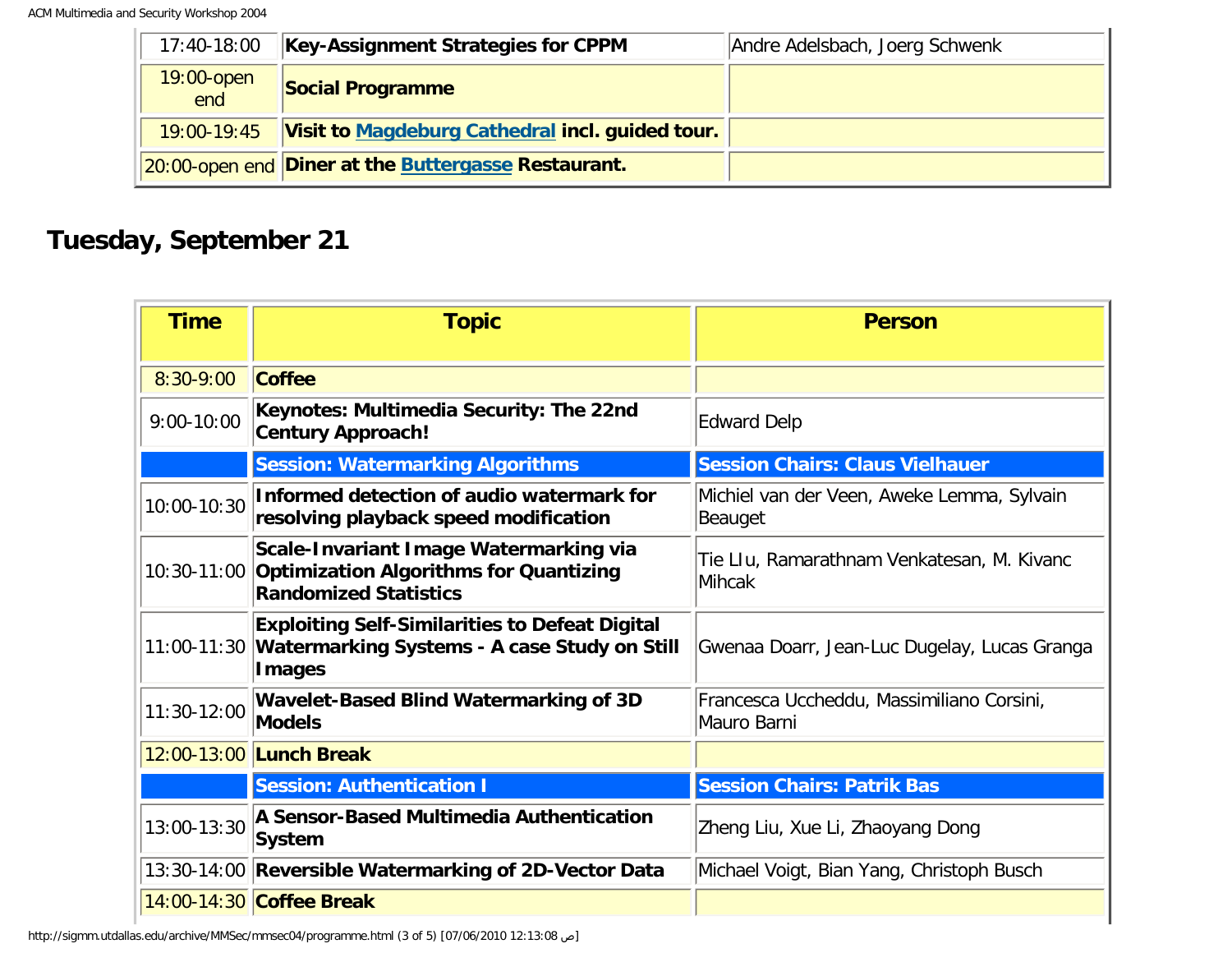|             | <b>Session: Robust digital watermarking</b>                                                            | <b>Session Chairs: Edward Delp</b>                           |
|-------------|--------------------------------------------------------------------------------------------------------|--------------------------------------------------------------|
|             | Secure DWT-SVD Domain Image<br>14:30-14:50 Watermarking: Embedding Data in All<br>Frequencies          | Emir Ganic, Ahmet M. Eskicioglu                              |
| 14:50-15:10 | Key-dependency for a wavelet-based blind<br>watermarking algorithm                                     | Michael Brachtl, Andreas Uhl, Werner Dietl                   |
|             | 15:10-15:30 Digital Watermarks for 2D Vectordata                                                       | Gerrit Schulz, Michael Voigt                                 |
|             | 15:30-15:50 Counteracting oracle attacks                                                               | Ilaria Venturini                                             |
| 15:50-16:10 | Digital image watermarking using Complex<br><b>Wavelet Transform</b>                                   | Terzija Natasa, Geisselhardt Walter                          |
|             | 16:10-16:30 Coffee break                                                                               |                                                              |
|             | <b>Cont. Session: Robust digital watermarking</b>                                                      | <b>Session Chairs: Edward Delp</b>                           |
| 16:30-16:50 | The digital watermarking container: Secure<br>and efficient embedding                                  | Martin Steinebach, Sascha Zmudzinski, Fan Chen               |
| 16:50-17:10 | An audio watermarking scheme robust<br>against stereo attacks                                          | David Megias, Jordi Herrera-Joancomarti, Julia<br>Minguillon |
|             | <b>Session: Authentication II</b>                                                                      | <b>Session Chairs: Stefan Katzenbeisser</b>                  |
|             | Fragile Watermarking Scheme Based on the<br>17:10-17:30 Block-wise Dependency in the Wavelet<br>Domain | Huayin Si, Chang-Tsun Li                                     |
| 17:30-17:50 | Audio Watermarking Algorithm for Real-time<br><b>Speech Integrity and Authentication</b>               | Song Yuan, Sorin A. Huss                                     |
|             | 17:50-18:00 Workshop Summary                                                                           |                                                              |

## **[Homepage ACM Multimedia and Security Workshop](http://wwwiti.cs.uni-magdeburg.de/iti_amsl/acm/acm_home.html)**

**We wish to thank the following for their contribution to the success of this conference:**